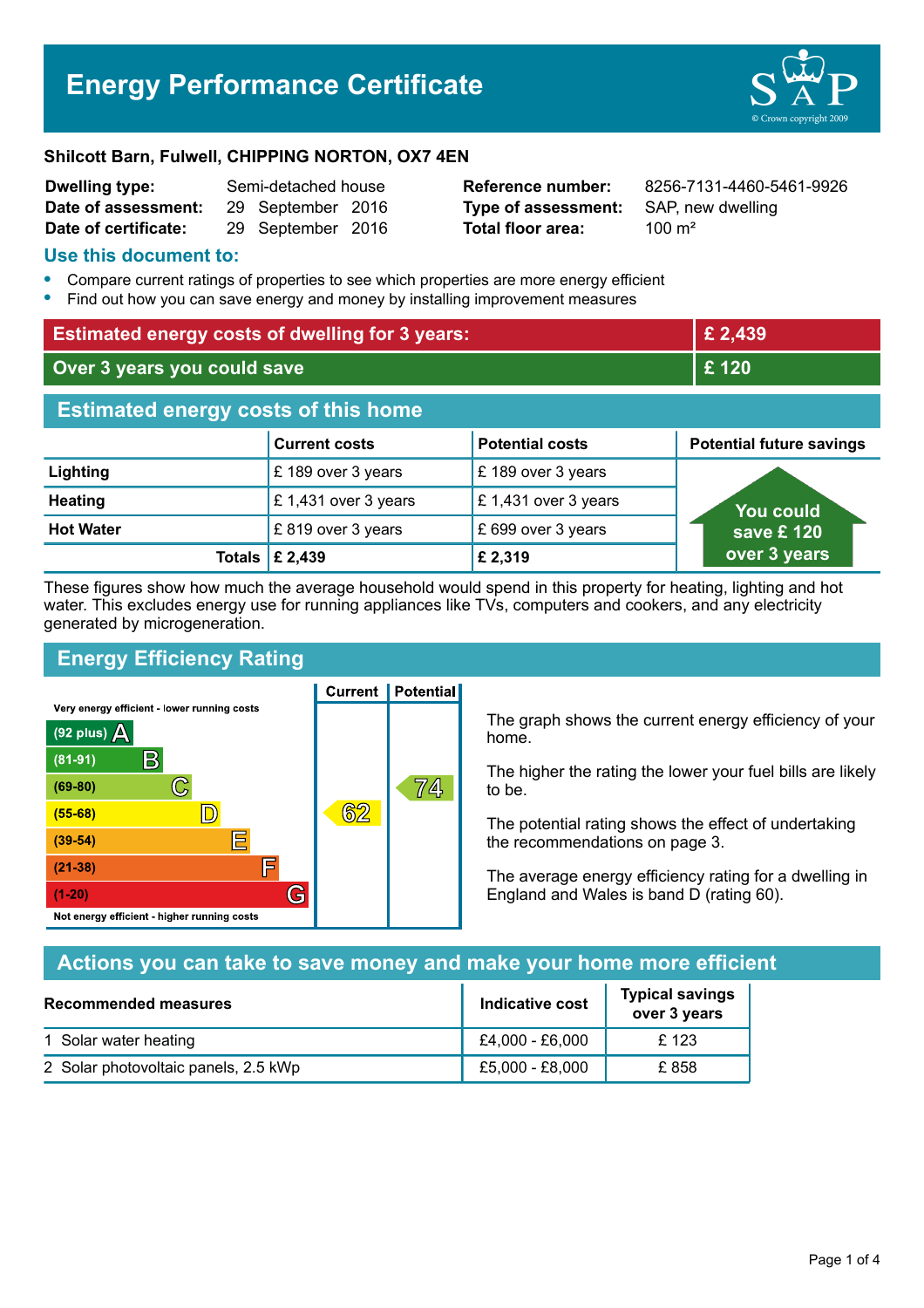**Energy Performance Certificate**

#### **Summary of this home's energy performance related features**

| <b>Element</b>        | <b>Description</b>                                    | <b>Energy Efficiency</b> |
|-----------------------|-------------------------------------------------------|--------------------------|
| Walls                 | Average thermal transmittance 0.27 W/m <sup>2</sup> K | *****                    |
| Roof                  | Average thermal transmittance 0.15 W/m <sup>2</sup> K | ★★★★☆                    |
| Floor                 | Average thermal transmittance 0.25 W/m <sup>2</sup> K | ★★★★☆                    |
| <b>Windows</b>        | Mostly double glazing                                 | ★★★☆☆                    |
| Main heating          | Boiler and radiators, oil                             | ★★★☆☆                    |
| Main heating controls | Programmer, room thermostat and TRVs                  | ★★★★☆                    |
| Secondary heating     | None                                                  |                          |
| Hot water             | From main system                                      | ★★★☆☆                    |
| Lighting              | Low energy lighting in all fixed outlets              | *****                    |
| Air tightness         | (not tested)                                          |                          |

Thermal transmittance is a measure of the rate of heat loss through a building element; the lower the value the better the energy performance.

Current primary energy use per square metre of floor area: 193 kWh/m² per year

#### **Low and zero carbon energy sources**

Low and zero carbon energy sources are sources of energy that release either very little or no carbon dioxide into the atmosphere when they are used. Installing these sources may help reduce energy bills as well as cutting carbon. There are none provided for this home.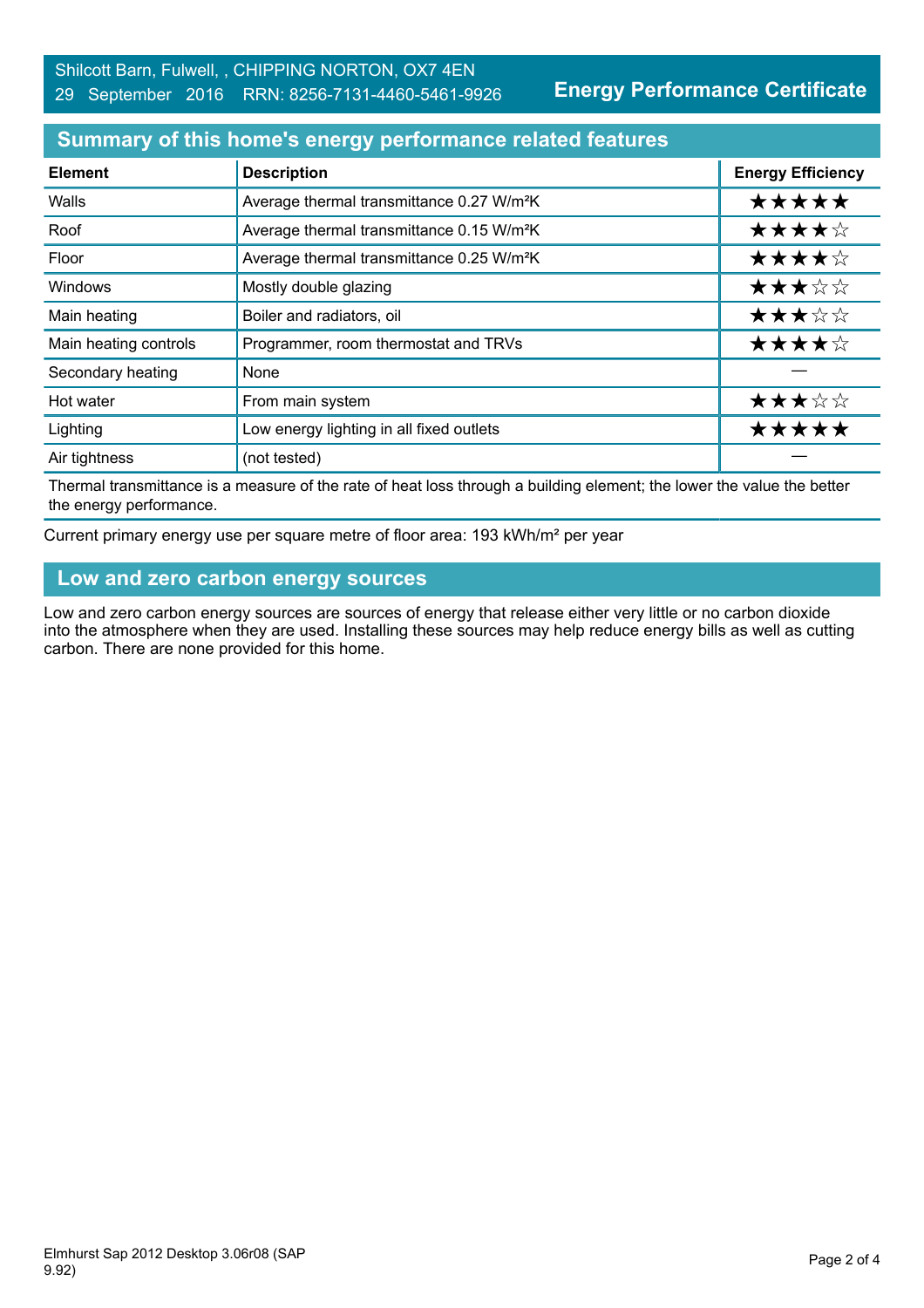### **Recommendations**

The measures below will improve the energy performance of your dwelling. The performance ratings after improvements listed below are cumulative; that is, they assume the improvements have been installed in the order that they appear in the table. Further information about the recommended measures and other simple actions you could take today to save money is available at **www.direct.gov.uk/savingenergy**. Before installing measures, you should make sure you have secured the appropriate permissions, where necessary. Such permissions might include permission from your landlord (if you are a tenant) or approval under Building Regulations for certain types of work.

| <b>Recommended measures</b>        | <b>Indicative cost</b> | <b>Typical savings</b><br>per year | <b>Rating after</b><br>improvement |
|------------------------------------|------------------------|------------------------------------|------------------------------------|
| Solar water heating                | £4,000 - £6,000        | £41                                | <b>D64</b>                         |
| Solar photovoltaic panels, 2.5 kWp | £5,000 - £8,000        | £ 286                              | C74                                |